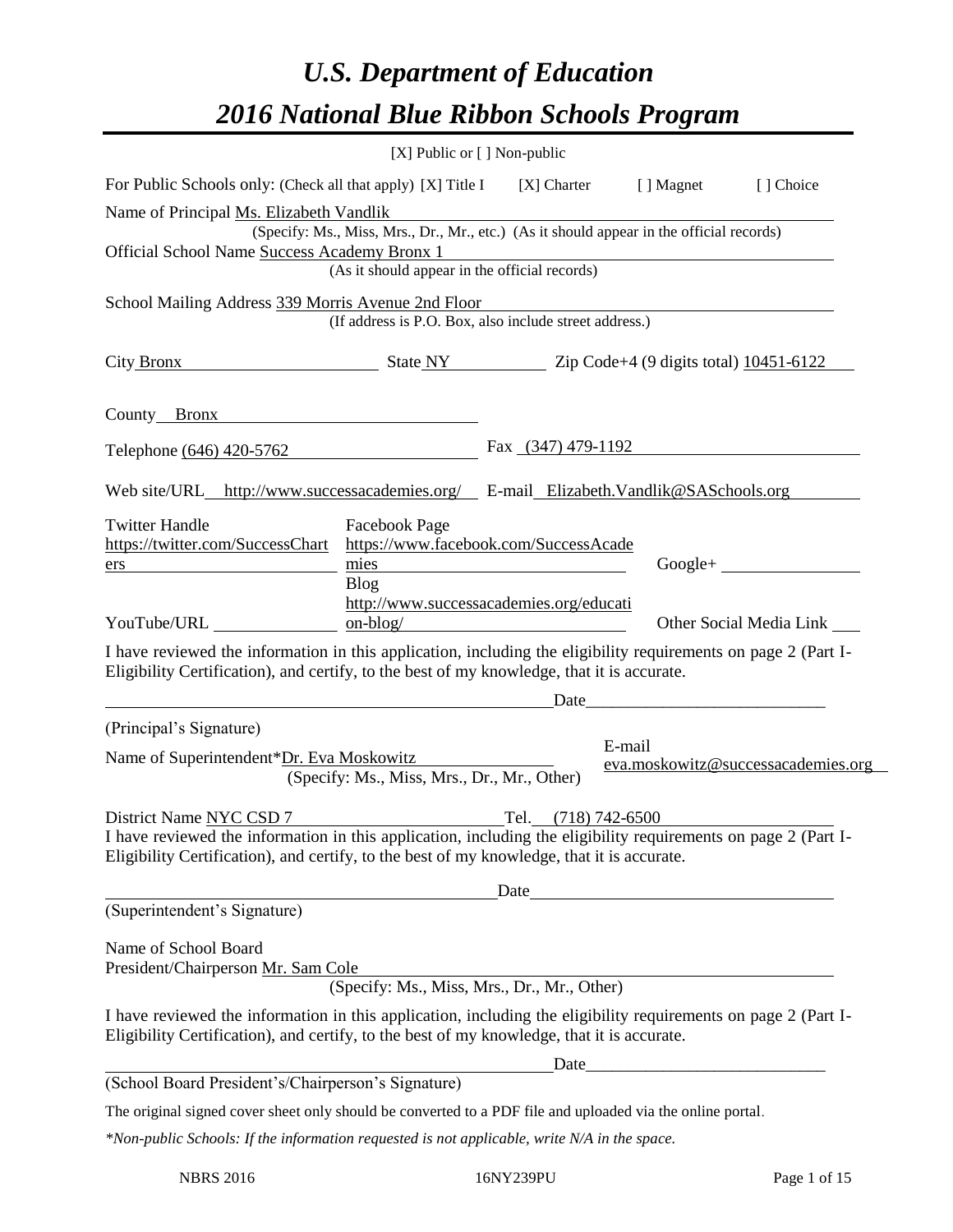The signatures on the first page of this application (cover page) certify that each of the statements below, concerning the school's eligibility and compliance with U.S. Department of Education and National Blue Ribbon Schools requirements, are true and correct.

- 1. The school configuration includes one or more of grades K-12. (Schools on the same campus with one principal, even a K-12 school, must apply as an entire school.)
- 2. The public school has met their state's accountability requirements (i.e., avoided sanctions) in participation, performance in reading (or English language arts) and mathematics, and other academic indicators (i.e., attendance rate and graduation rate) using the most recent accountability results available for the year prior to nomination.
- 3. To meet final eligibility, a public school must meet the state's accountability requirements (i.e., avoided sanctions) in participation, performance in reading (or English language arts) and mathematics, and other academic indicators (i.e., attendance rate and graduation rate) for the year in which they are nominated (2015-2016) and be certified by the state representative. Any status appeals must be resolved at least two weeks before the awards ceremony for the school to receive the award.
- 4. If the school includes grades 7 or higher, the school must have foreign language as a part of its curriculum.
- 5. The school has been in existence for five full years, that is, from at least September 2010 and each tested grade must have been part of the school for the past three years.
- 6. The nominated school has not received the National Blue Ribbon Schools award in the past five years: 2011, 2012, 2013, 2014, or 2015.
- 7. The nominated school has no history of testing irregularities, nor have charges of irregularities been brought against the school at the time of nomination. The U.S. Department of Education reserves the right to disqualify a school's application and/or rescind a school's award if irregularities are later discovered and proven by the state.
- 8. The nominated school or district is not refusing Office of Civil Rights (OCR) access to information necessary to investigate a civil rights complaint or to conduct a district-wide compliance review.
- 9. The OCR has not issued a violation letter of findings to the school district concluding that the nominated school or the district as a whole has violated one or more of the civil rights statutes. A violation letter of findings will not be considered outstanding if OCR has accepted a corrective action plan from the district to remedy the violation.
- 10. The U.S. Department of Justice does not have a pending suit alleging that the nominated school or the school district as a whole has violated one or more of the civil rights statutes or the Constitution's equal protection clause.
- 11. There are no findings of violations of the Individuals with Disabilities Education Act in a U.S. Department of Education monitoring report that apply to the school or school district in question; or if there are such findings, the state or district has corrected, or agreed to correct, the findings.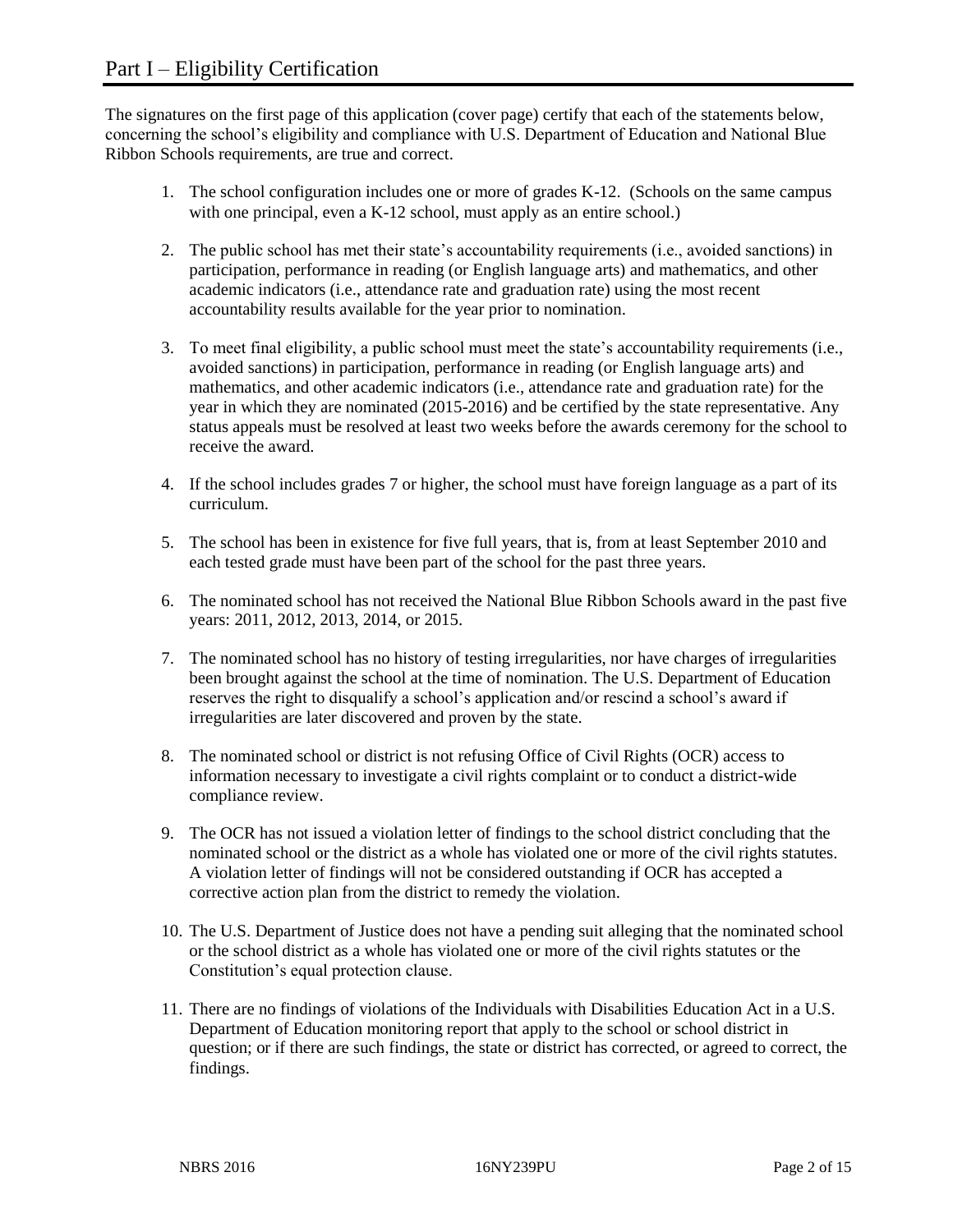## **Data should be provided for the most recent school year (2015-2016) unless otherwise stated.**

#### **DISTRICT**

| Number of schools in the district<br>(per district designation): | 19 Elementary schools (includes K-8)<br>7 Middle/Junior high schools |  |
|------------------------------------------------------------------|----------------------------------------------------------------------|--|
|                                                                  | 20 High schools                                                      |  |
|                                                                  | 1 K-12 schools                                                       |  |

47 TOTAL

**SCHOOL** (To be completed by all schools)

2. Category that best describes the area where the school is located:

[X] Urban or large central city [ ] Suburban with characteristics typical of an urban area [ ] Suburban

- [ ] Small city or town in a rural area
- [ ] Rural
- 3. Number of students as of October 1, 2015 enrolled at each grade level or its equivalent in applying school:

| Grade                           | # of         | # of Females | <b>Grade Total</b> |
|---------------------------------|--------------|--------------|--------------------|
|                                 | <b>Males</b> |              |                    |
| <b>PreK</b>                     | 0            | 0            | $\Omega$           |
| $\mathbf K$                     | 54           | 37           | 91                 |
| 1                               | 47           | 46           | 93                 |
| 2                               | 64           | 50           | 114                |
| 3                               | 48           | 42           | 90                 |
| 4                               | 42           | 37           | 79                 |
| 5                               | 0            | 0            | 0                  |
| 6                               | 0            | 0            | 0                  |
| 7                               | 0            | 0            | $\Omega$           |
| 8                               | 0            | 0            | 0                  |
| 9                               | 0            | 0            | 0                  |
| 10                              | $\theta$     | 0            | $\theta$           |
| 11                              | 0            | 0            | 0                  |
| 12 or higher                    | 0            | 0            | $\Omega$           |
| <b>Total</b><br><b>Students</b> | 255          | 212          | 467                |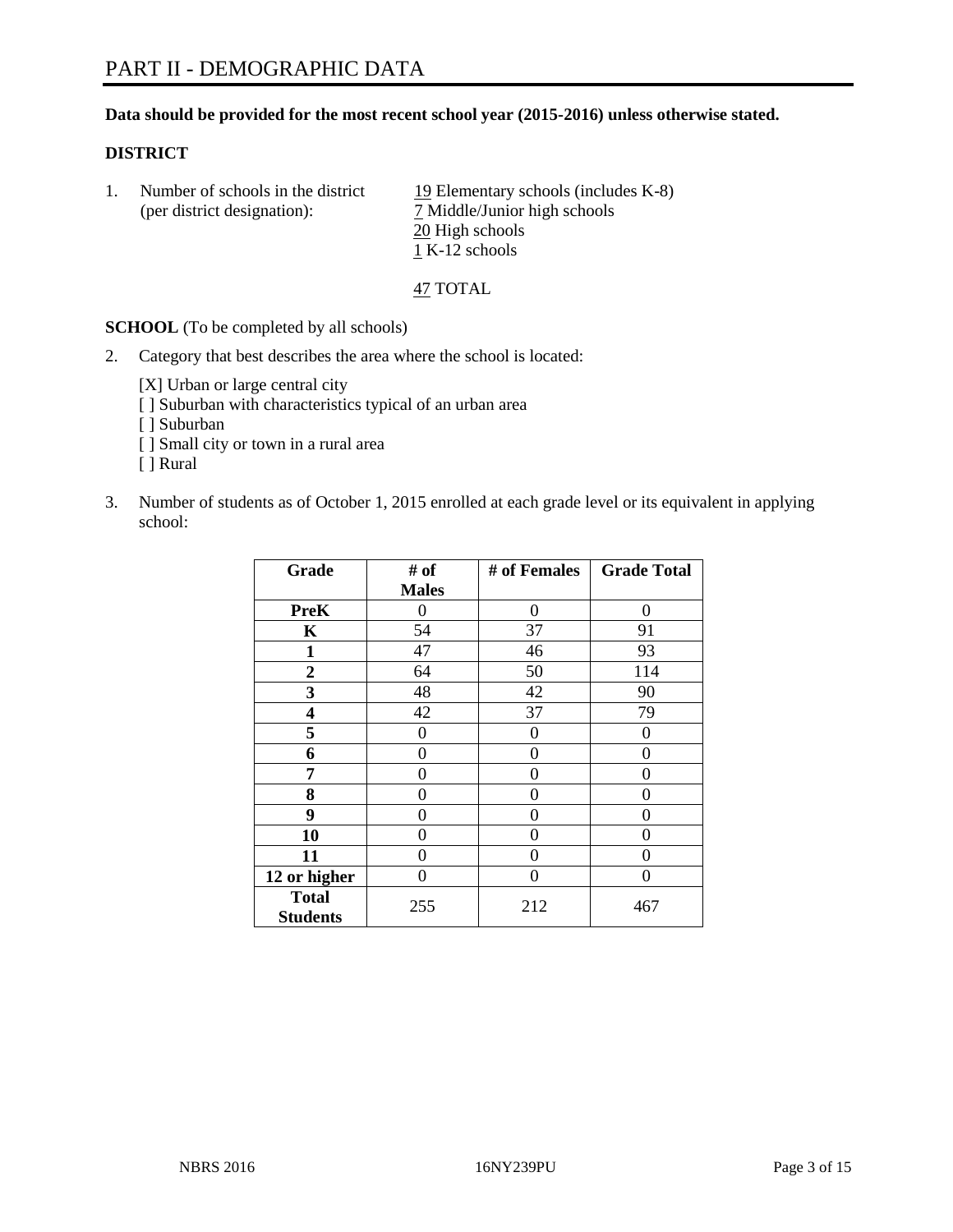the school: 1 % Asian

4. Racial/ethnic composition of  $\underline{0}$  % American Indian or Alaska Native 52 % Black or African American 41 % Hispanic or Latino 0 % Native Hawaiian or Other Pacific Islander 1 % White 5 % Two or more races **100 % Total**

(Only these seven standard categories should be used to report the racial/ethnic composition of your school. The Final Guidance on Maintaining, Collecting, and Reporting Racial and Ethnic Data to the U.S. Department of Education published in the October 19, 2007 *Federal Register* provides definitions for each of the seven categories.)

5. Student turnover, or mobility rate, during the 2014 – 2015 school year: 2%

This rate should be calculated using the grid below. The answer to (6) is the mobility rate.

| <b>Steps For Determining Mobility Rate</b>    | Answer |  |
|-----------------------------------------------|--------|--|
| $(1)$ Number of students who transferred to   |        |  |
| the school after October 1, 2014 until the    |        |  |
| end of the 2014-2015 school year              |        |  |
| (2) Number of students who transferred        |        |  |
| from the school after October 1, 2014 until   |        |  |
| the end of the 2014-2015 school year          |        |  |
| (3) Total of all transferred students [sum of | 8      |  |
| rows $(1)$ and $(2)$ ]                        |        |  |
| (4) Total number of students in the school as | 457    |  |
| of October 1, 2014                            |        |  |
| (5) Total transferred students in row (3)     | 0.018  |  |
| divided by total students in row (4)          |        |  |
| $(6)$ Amount in row $(5)$ multiplied by 100   |        |  |

6. English Language Learners (ELL) in the school:  $9\%$ 

39 Total number ELL

Specify each non-English language represented in the school (separate languages by commas): Creole, French, Fulani, Hausa, Mandingo, Soninke, Spanish

- 7. Students eligible for free/reduced-priced meals: 89 % Total number students who qualify:  $410$
- 8. Students receiving special education services: 11 %

48 Total number of students served

Indicate below the number of students with disabilities according to conditions designated in the Individuals with Disabilities Education Act. Do not add additional conditions. It is possible that students may be classified in more than one condition.

| 0 Autism                | $\underline{0}$ Orthopedic Impairment   |
|-------------------------|-----------------------------------------|
| 0 Deafness              | 7 Other Health Impaired                 |
| 0 Deaf-Blindness        | 5 Specific Learning Disability          |
| 0 Emotional Disturbance | 34 Speech or Language Impairment        |
| 1 Hearing Impairment    | 0 Traumatic Brain Injury                |
| 0 Mental Retardation    | 0 Visual Impairment Including Blindness |
| 0 Multiple Disabilities | 0 Developmentally Delayed               |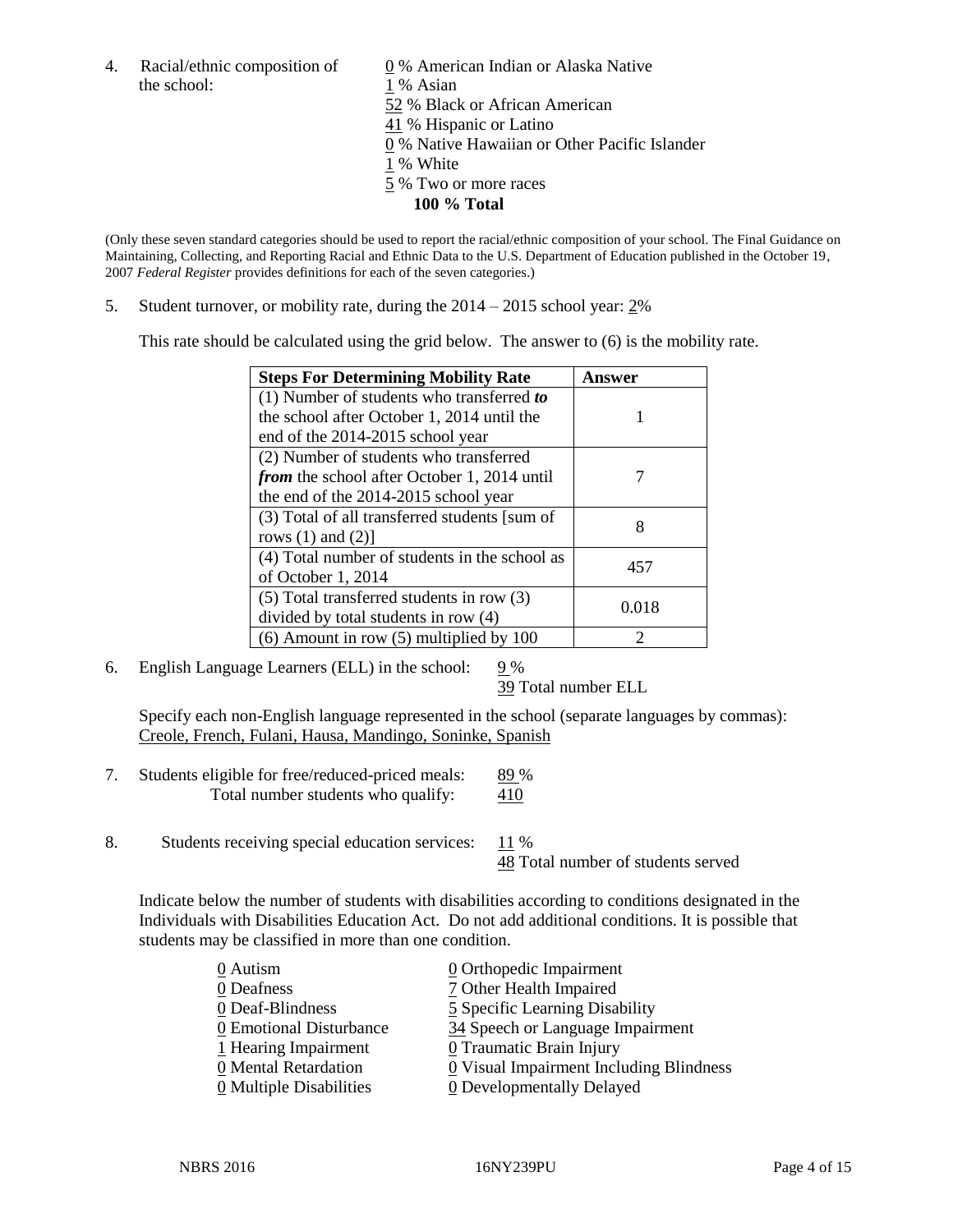- 9. Number of years the principal has been in her/his position at this school: 3
- 10. Use Full-Time Equivalents (FTEs), rounded to nearest whole numeral, to indicate the number of school staff in each of the categories below:

|                                                                          | <b>Number of Staff</b> |
|--------------------------------------------------------------------------|------------------------|
| Administrators                                                           |                        |
| Classroom teachers                                                       | 33                     |
| Resource teachers/specialists                                            |                        |
| e.g., reading, math, science, special education, enrichment, technology, | 8                      |
| art, music, physical education, etc.                                     |                        |
| Paraprofessionals                                                        |                        |
| Student support personnel                                                |                        |
| e.g., guidance counselors, behavior interventionists, mental/physical    | 8                      |
| health service providers, psychologists, family engagement liaisons,     |                        |
| career/college attainment coaches, etc.                                  |                        |

- 11. Average student-classroom teacher ratio, that is, the number of students in the school divided by the FTE of classroom teachers, e.g.,  $22:1$  14:1
- 12. Show daily student attendance rates. Only high schools need to supply yearly graduation rates.

| <b>Required Information</b> | 2014-2015 | 2013-2014   2012-2013 |     | 2011-2012 | $2010 - 2011$ |
|-----------------------------|-----------|-----------------------|-----|-----------|---------------|
| Daily student attendance    | 96%       | 95%                   | 97% | 97%       | 96%           |
| High school graduation rate | 9%        | $0\%$                 | 0%  | 9%        | 0%            |

## 13. **For high schools only, that is, schools ending in grade 12 or higher.**

Show percentages to indicate the post-secondary status of students who graduated in Spring 2015.

| <b>Post-Secondary Status</b>                  |                |
|-----------------------------------------------|----------------|
| Graduating class size                         |                |
| Enrolled in a 4-year college or university    | 0%             |
| Enrolled in a community college               | 0%             |
| Enrolled in career/technical training program | 0%             |
| Found employment                              | 0%             |
| Joined the military or other public service   | 0%             |
| Other                                         | $\frac{10}{4}$ |

14. Indicate whether your school has previously received a National Blue Ribbon Schools award. Yes No X

If yes, select the year in which your school received the award.

15. In a couple of sentences, provide the school's mission or vision statement.

Our mission is to provide students with a world-class and well-rounded education, preparing them for success in middle school, high school, college and throughout life.

16. **For public schools only**, if the school is a magnet, charter, or choice school, explain how students are chosen to attend.

Success Academy Bronx 1 is a free, public charter school, and enrollment is chosen through a random lottery (when applications exceed the space available). We expect that the 2016 lottery will apply preferences for siblings of current and accepted students, families who reside in the same district as the school, children of Success Academy employees, and English language learners.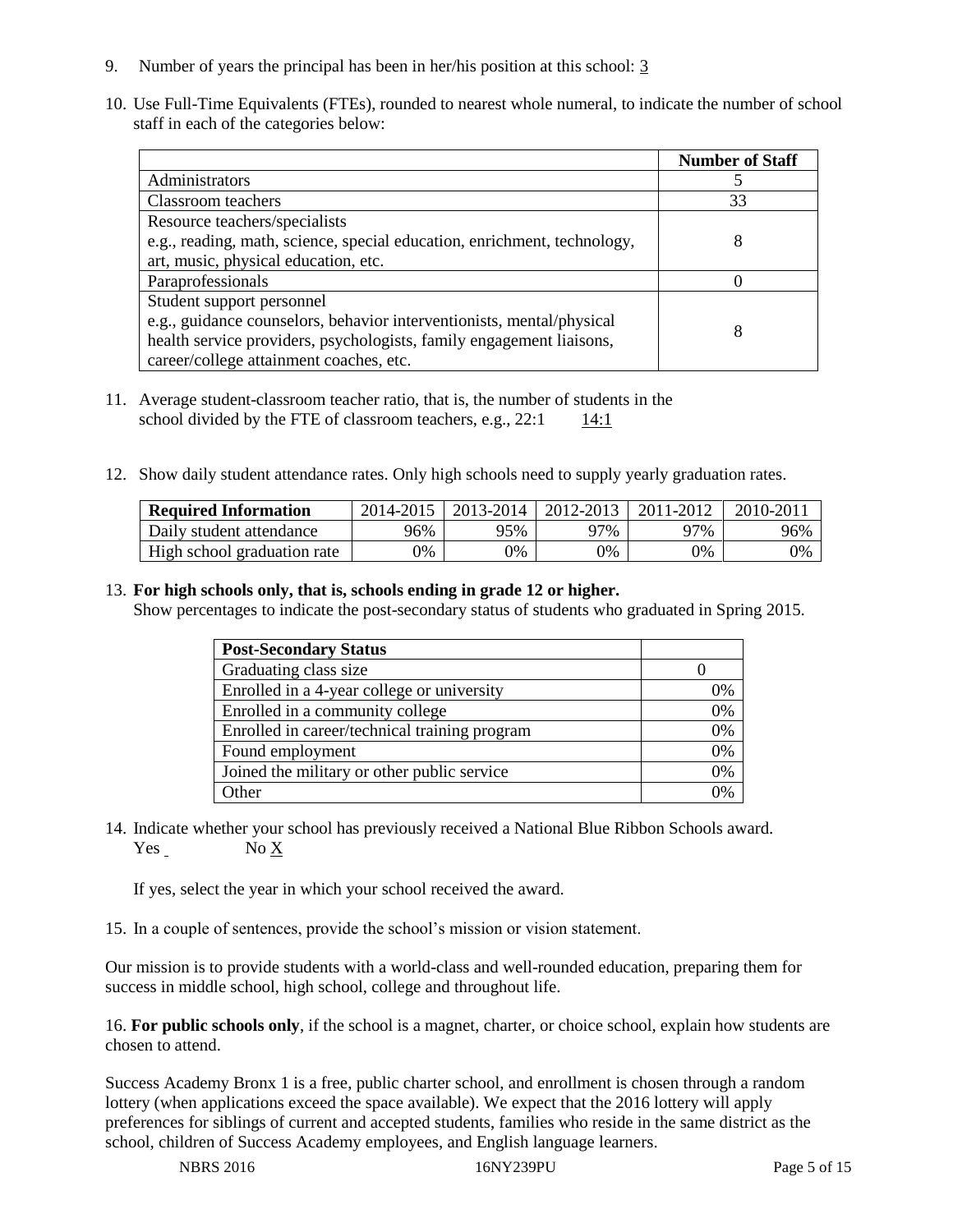Success Academy Bronx 1 (SA Bronx 1) is part of Success Academy Charter Schools (SA), a charter management organization that operates 34 high-performing public schools located in the Bronx, Manhattan, Brooklyn and Queens, serving nearly 11,000 students. Founded in 2006, SA is redefining what is possible in public education by creating exceptional, world-class public schools that serve thousands of children from all backgrounds, preparing them with the subject mastery and skills to succeed in college and life.

Opened in 2010, SA Bronx 1 is located in New York City (NYC) Community School District (CSD) 7. SA Bronx 1 serves 467 scholars (students) in grades K-4. Eighty-nine percent of our scholars at SA Bronx 1 are eligible for free or reduced-price lunch; 99% are minorities; 11% have special needs; and 9% are English language learners. Scholars at SA Bronx 1—all admitted by random public lottery—have reversed the achievement gap and collectively ranked in the top 1% in math and the top 2% in literacy in the entire state on the 2015 New York State (NYS) tests. They outscored NYC students by 60 percentage points in math and 41 percentage points in English Language Arts (ELA). In both subjects, African American and Hispanic scholars at SA Bronx 1 significantly outperformed white and Asian scholars across NYC and NYS.

Scholars at SA Bronx 1 outscored their peers at PS 18 John Peter Zenger (the closest elementary school to SA Bronx 1) by 74 percentage points in math and 60 percentage points in ELA. SA Bronx 1 scholars outperformed their district (CSD 7) by an astounding 82 percentage points in math and 59 percentage points in ELA. In fact, fourth grade scholars at SA Bronx 1 ranked eleventh in math in the state (out of NYS's 2,353 tested schools). Further, 100% of our fourth graders passed the 2015 NYS Science exam, with 100% of test-takers earning an advanced level 4—the highest possible score.

To achieve at such high levels, we follow a student-centered approach that holds that scholars learn best by doing, and that the purpose of education is to teach children how to think. In our classrooms, scholars' voices take center stage because we believe that they should do the majority of the talking and thinking work. Scholars receive only 80 minutes of direct instruction each day—the rest of the school day is devoted to small group instruction and hands-on learning—which makes learning deep and lasting. Our approach stems from our belief that the goal of education is to provide kids with the critical and creative thinking skills they will need to become lifelong learners and to thrive in our 21st century society.

In every classroom, learning and personal development occur at an extraordinary level. Our objective is to awaken and inspire our scholars' energy and creativity. For our scholars to fall in love with learning, to actively listen and participate in their own education, they cannot be bored. Teachers differentiate learning, doubling up resources and support for struggling students and finding new challenges for those who are soaring. "Joyful rigor" is our mantra and it drives SA Bronx 1's high attendance rate (96% average daily attendance) and extraordinary academic achievements. To foster a love of reading, each of our classrooms has its own library, containing as many as 2,500 titles, balanced in terms of fiction and nonfiction, and scholars have 30-60 minutes of free reading time each school day. By the end of kindergarten, each scholar has read over 100 books based on his/her reading level.

Throughout our school, inspiring quotes fill classroom walls, hallways, and bulletin boards. All teachers, principals, staff, and scholars abide by the Success Academy credo of ACTION: Agency, Curiosity, Try & Try, Integrity, Others, No Shortcuts. And beginning in kindergarten, the benefits of a college education are communicated every day. In fact, our classrooms are named using the year the scholars will graduate from college. Every classroom contains a "college corner" adorned with banners and pictures of famous alumni from the teacher's alma mater, complete with photographs of the teacher graduating from college. To celebrate extraordinary effort, scholars are able to wear a cap and gown or college jersey for the day.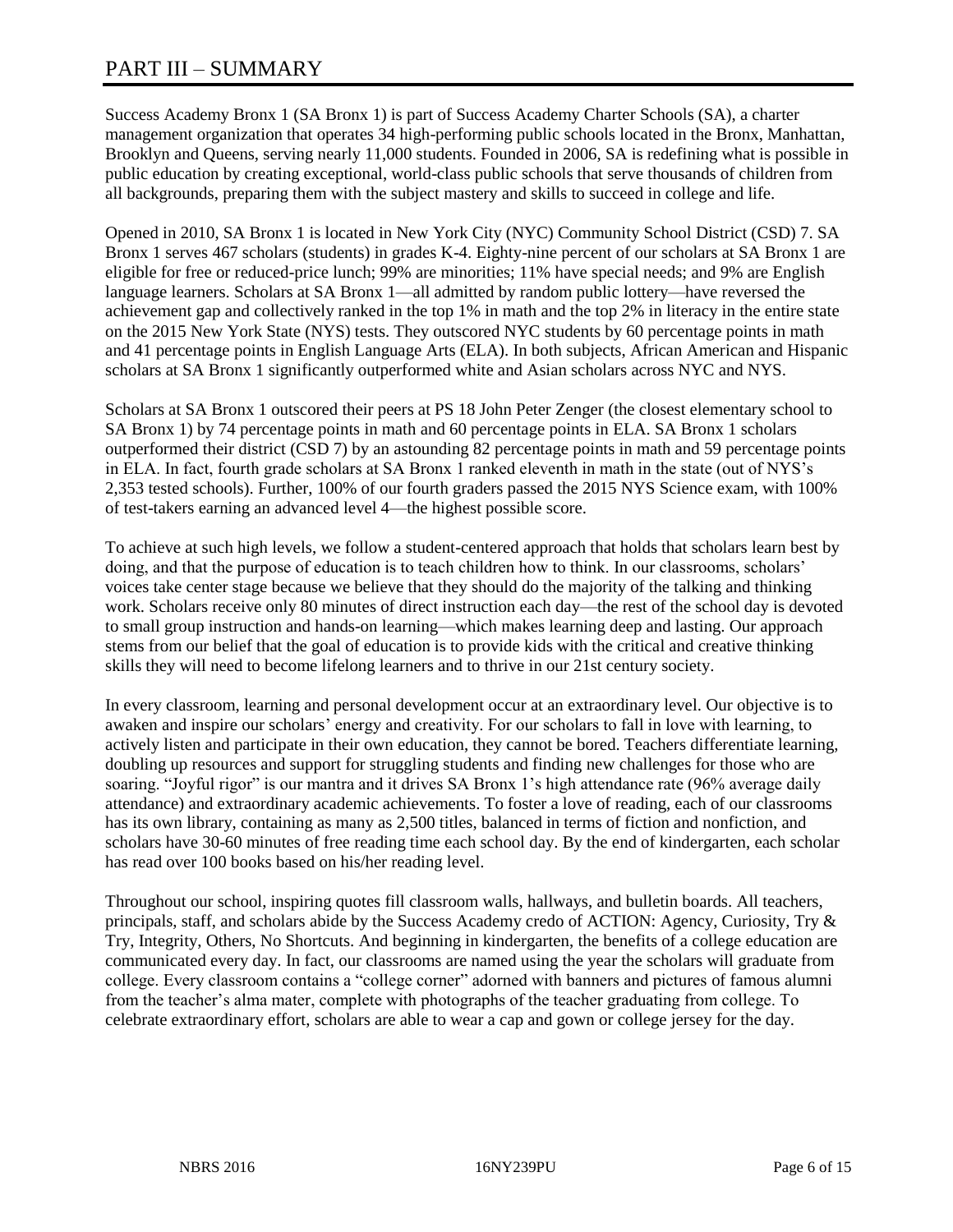What is unique about SA Bronx 1 is that it functions as one ecosystem. This ensures that scholars transition smoothly during critical stages of their academic development. As scholars advance from grade to grade, our teachers and leaders communicate and collaborate on each child's academic and social-emotional welfare. This personalized attention also makes it possible for scholars to advance or go back a grade level during the school year in one or more subjects so that all are challenged while working at their own pace without being overwhelmed or bored.

It is also important to note that our scholars have significantly more instruction time due to a longer day and a longer school year (mid-August through mid-June). Four days a week, the school day lasts from 7:45am until 4:00pm in kindergarten, and until 4:30pm for the older grades. Every Wednesday, scholars are dismissed at 12:30pm, and the remainder of the day is devoted to professional development for our educators.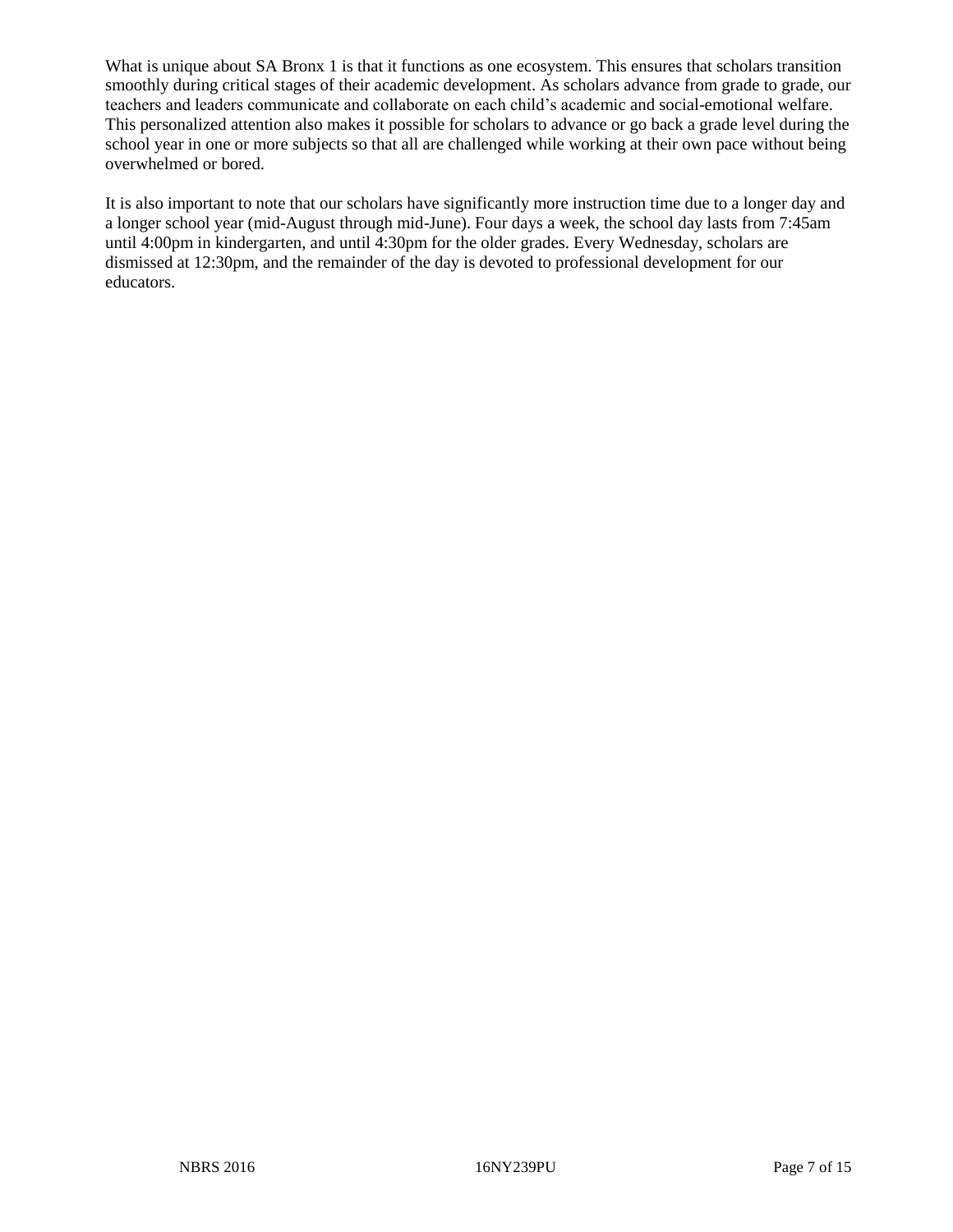# 1. Core Curriculum:

# Literacy

SA Bronx 1's approach to teaching literacy stems from our belief that if a child loves reading and reads exceptionally well, she can learn anything! The five components of THINK Literacy—our curriculum developed by in-house experts at SA—introduce scholars to great literature and emphasize critical thinking and the thoughtful discussion of ideas.

Shared Text helps scholars interpret brief texts by determining the meaning of the text and learning to find evidence to support their ideas. During Guided Reading, small groups of scholars work with their teacher to read and understand a book that is one Fountas & Pinnell level above where they are reading independently. During Read Alouds, the teacher reads to the class and verbalizes what she is thinking to help scholars understand how an excellent reader thinks through a text. During Reading Workshop, the teacher introduces one aspect of excellent reading by explaining and modeling it, then scholars have independent reading time to practice what they just learned. Word Study covers phonics, vocabulary, spelling, and grammar instruction. To meet their individual learning needs, scholars are grouped across classes and grades by reading ability level. Regrouping gives each teacher opportunities to work intensively with scholars, one reading level at a time.

## **Mathematics**

The core mission of our math program is to prepare scholars to be confident users of mathematics, powerful quantitative thinkers, and productive problem solvers. Teachers use Cognitive Guided Instruction (CGI) to build scholars' problem-solving skills, conceptual understanding, and computational fluency. Recognizing that scholars also need a strong understanding of counting and basic computation in order to be successful in math, we pair our CGI approach with more concrete math facts (called No Hesitation Math). During Number Stories, a CGI adapted strategy, scholars solve problems independently while teachers scan their work, checking for understanding and looking for innovative and sophisticated strategies to share with the class to encourage both logical and creative solutions. This approach allows for differentiation of students according to their pace of learning.

## Science

SA has a science program like none other in the country. Beginning in kindergarten, SA Bronx 1 scholars experience hands-on, inquiry-based science five days a week with a dedicated science teacher. Our science curriculum—aligned with the Next Generation Science Standards—was developed by in-house experts and provides thoughtfully designed and sequenced content, encouraging scholars to become knowledgeable and literate in the history of science, scientific understanding, and the scientific skills that are so important as they observe, question, and explore the natural world. The three main disciplines of science—life, physical, and earth—are incorporated into every grade. On any given day, a scholar could be dissecting an animal, collecting data on plant growth, learning about aerodynamics, or conducting scratch tests to identify minerals. Each year, scholars complete approximately 150 experiments.

# Social Studies/History

SA Bronx 1 integrates social studies and history into a unique and comprehensive Project Based Learning ("PBL") curriculum. A PBL unit is a multidisciplinary, deeply intensive study of a specific topic, such as bridges, local neighborhoods, the Arctic, Native Americans, and the NYC subway system. Through handson exploration, scholars learn to gather information, gain communication skills, use their imaginations, and apply their knowledge learned from a variety of sources. Exploring a topic in such depth brings history to life and allows scholars to develop their own deep insights. For instance, during the PBL on birds, scholars began the unit by reading fiction and nonfiction books about different types of birds; they then learned about bird anatomy; then they progressed to writing their own stories about birds. The culminating project was a "Bird Museum," where scholars showcased their stories and displayed the hummingbird, emu, and owl nests they constructed; and parents were invited to "tour."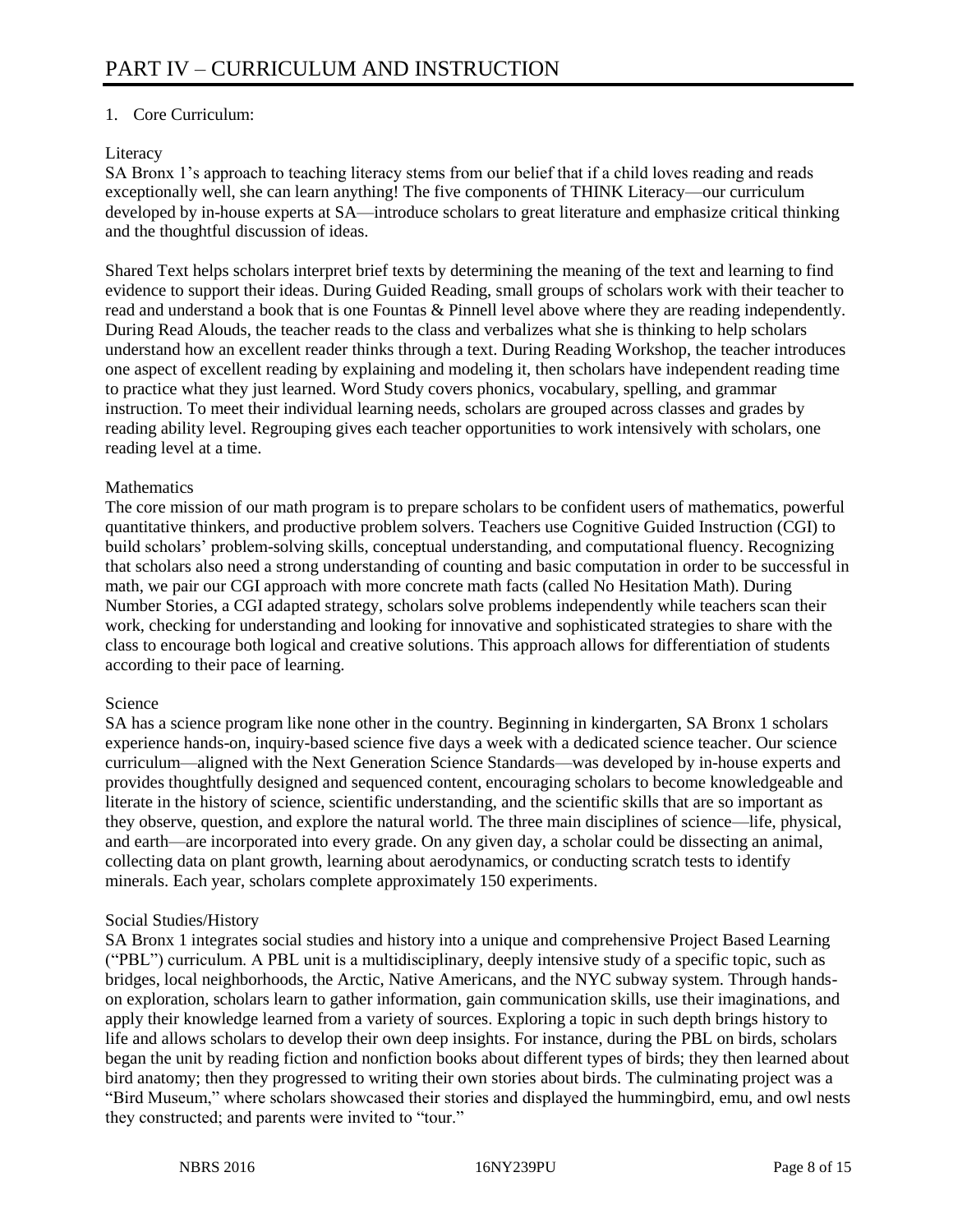## Supporting Scholars

For scholars who are soaring or struggling in one or more content areas, teachers and the principal have the flexibility to move scholars to a content lesson within a different grade level. For instance, if a scholar is reading at several grade levels beyond his or her peers, that scholar can join the next grade's Shared Text or Guided Reading lesson. The same applies for scholars who would benefit from review of concepts learned in the previous grade.

## 2. Other Curriculum Areas:

In addition to rigorous instruction in core academic subjects, SA Bronx 1 believes strongly in the development of the whole child and offers children a plethora of non-academic opportunities. Scholars participate in dance, art, music, basketball, soccer, track and field, and chess, to name just a few. We are committed to these course offerings because of the skills they cultivate, and because they add to the "joy factor" evident throughout our school and drive our high daily attendance. Further, our hope is that early exposure to these subjects and activities will ignite a passion in scholars that will lead to more focused study later on, increasing scholars' competitive advantage in college admissions.

## Visual and Performing Arts

All scholars have art class at least once a week where they investigate drawing, painting, printmaking, and more! We also introduce contemporary and traditional art history concepts, which provide a richer understanding and appreciation of art as well as inspiration for our scholars. During weekly music class, scholars learn how to analyze, interpret, and evaluate music. They also learn to participate in music as a musician through singing, playing instruments, and performing rhythms. In our concert band, fourth grade scholars learn to play the saxophone, clarinet, flute, trombone, trumpet, and percussion.

## Fitness

In weekly physical education class, scholars are exposed to many different types of exercise and physical activity, ranging from traditional team sports to step to yoga. Scholars discover which types of exercise they enjoy most and gain practical knowledge about how to lead a healthy lifestyle filled with frequent, fun physical activity. We believe children need activity breaks and recess, and learning sessions are often interspersed with a quick dance or jumping, and much cheering and acknowledgement of fellow scholars. Scholars have outdoor recess almost every day, and it is never taken away as a disciplinary action.

All fourth grade scholars learn ballroom dance. Team sports are offered in grades 3 and 4: soccer in the fall, basketball in the winter, and track and field in the spring. Scholars practice for four hours during the week and compete in intra-Network games on Saturdays.

## Field Studies

The field studies (field trips) program is a vital part of the SA Bronx 1 school design as it connects classroom curriculum to real-world experiences, infuses additional joy into the school day, and exposes our scholars to cultural experiences and institutions that they may not otherwise access. Every scholar visits a minimum of one to three major NYC cultural institutions each year. So far this school year, SA Bronx 1 scholars have already participated in 47 field studies, including visits to the Metropolitan Museum of Art, Hayden Planetarium, the Museum of Mathematics, and the Bronx Zoo. Many parents joined for a recent field study to the local public library, with most getting library cards for all members of their family!

## **Chess**

Beginning in kindergarten, all scholars receive weekly chess instruction for 50 minutes. Learning and playing chess sharpens scholars' analytical and competitive instincts. Chess allows scholars to think strategically while having fun. Chess is very popular at SA Bronx 1 and 19 second, third, and fourth grade scholars are members of the chess club. During the 2014-2015 school year, the SA Bronx 1 Chess Team came in first place in the Elementary School Reserve Section at the New York State Chess Competition! At the National Elementary Chess Championships held in Nashville, SA Bronx 1 placed sixth in the entire K-6 division.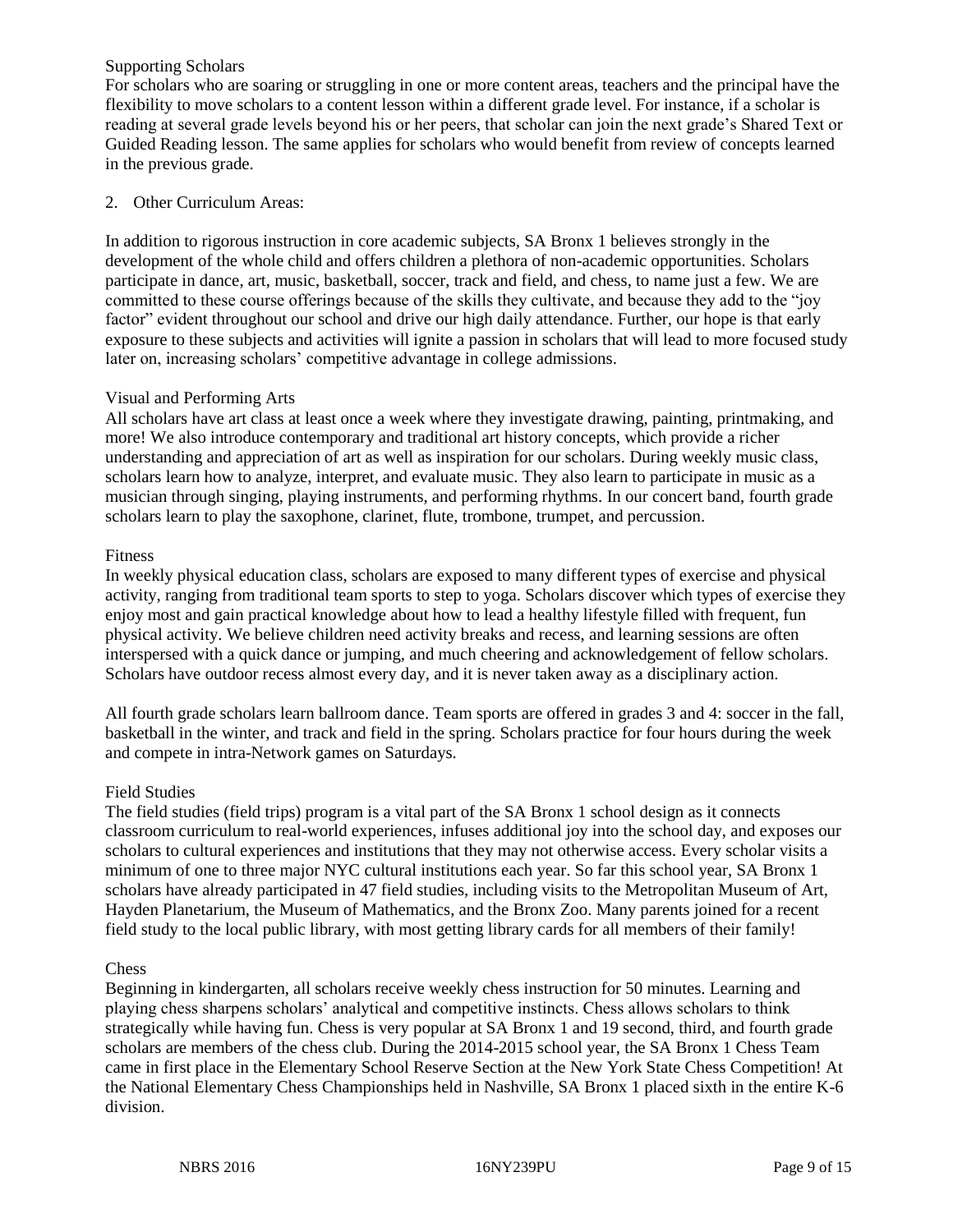# Technology

At SA Bronx 1, we recognize the importance of providing our scholars with a 21st century-ready STEM education and work hard to build excitement around math and science. Beginning in kindergarten, scholars learn the fundamentals of engineering while using robots and simple machines. They learn how to program Bee-Bots to move across the room and hold classroom Bee-Bot competitions! Fourth grade scholars take a typing class to help prepare them for the increased use of technology in middle school.

## Gamesday

Every Wednesday, our scholars begin their day playing games: Blokus in kindergarten, Monopoly in first and second grade, and Settlers of Catan in third and fourth grades. Gamesday is a joyful time, but it is also educational. It is a time for scholars to build social skills and become critical thinkers. As the children play, they learn: patience, creativity, and teamwork.

3. Instructional Methods and Interventions:

Beyond the built-in differentiation of our curriculum at SA Bronx 1, we also provide scholars who are struggling with supports to ensure academic success. This includes tutoring before, during and after school, practice groups, additional homework, and special education services for those who need it.

In-the-moment coaching of scholars happens in every single classroom, every single day, across all subjects. If a scholar is struggling, the teacher may pair him up with a scholar who is soaring, or rearrange the class for small group work. The teacher may assign extra homework or recommend additional books for scholars who need extra support or for those who need a challenge. Importantly, the principal does not hesitate to move scholars between grades during the school year. This practice ensures that leaders and teachers can remain maximally responsive to scholars' needs—every child is able to advance without being overwhelmed or bored. Teachers and the principal are very deliberate about scholar placement, ensuring each class has a range of academic ability.

SA Bronx 1 employs a rigorous Response to Intervention ("RtI") process, whereby scholars who demonstrate a need for additional academic, social, or emotional support receive appropriate, targeted interventions to support them in achieving positive academic gains. Through RtI, scholars that are struggling receive targeted interventions that are tracked and monitored over time. At weekly RtI meetings, faculty and leaders meet to analyze individual scholar data and develop targeted interventions to most effectively address scholar needs.

Throughout the RtI process, the RtI team develops student intervention plans to help ensure that scholars are on track to meet SA's ambitious academic goals. If a scholar continues to struggle academically, SA will work with his or her family and recommend that the scholar be evaluated to determine if he or she has a disability, and to accurately assess and provide additional support services based on his or her individual needs. It is at that time that SA refers scholars to the Committee on Special Education (CSE) to determine if special education services and an Individualized Education Program are needed.

## 4. Assessment for Instruction and Learning and Sharing Assessment Results:

Scholars at SA Bronx 1 have continued to excel academically on NYS's math and ELA exams since the 2012/2013 school year (marking the first year we had scholars in testing grades). To measure students' academic progress throughout the school year, SA Bronx 1 uses a variety of internal and external assessments. All of our assessments are aligned with Common Core Math and Literacy standards and NYS Science standards, and these help us maintain the most responsive, highest-quality instruction possible. We also administer the Fountas & Pinnell Benchmark Assessments four times annually (three times a year in kindergarten) to track scholars' reading levels, ensuring that they continue to grow as readers throughout the year and providing additional reading support to scholars who need it. SA's in-house data management system, Magnus, tracks all aspects of scholar data, from daily attendance to internal assessments to a scholar's historical proficiency levels on New York State tests.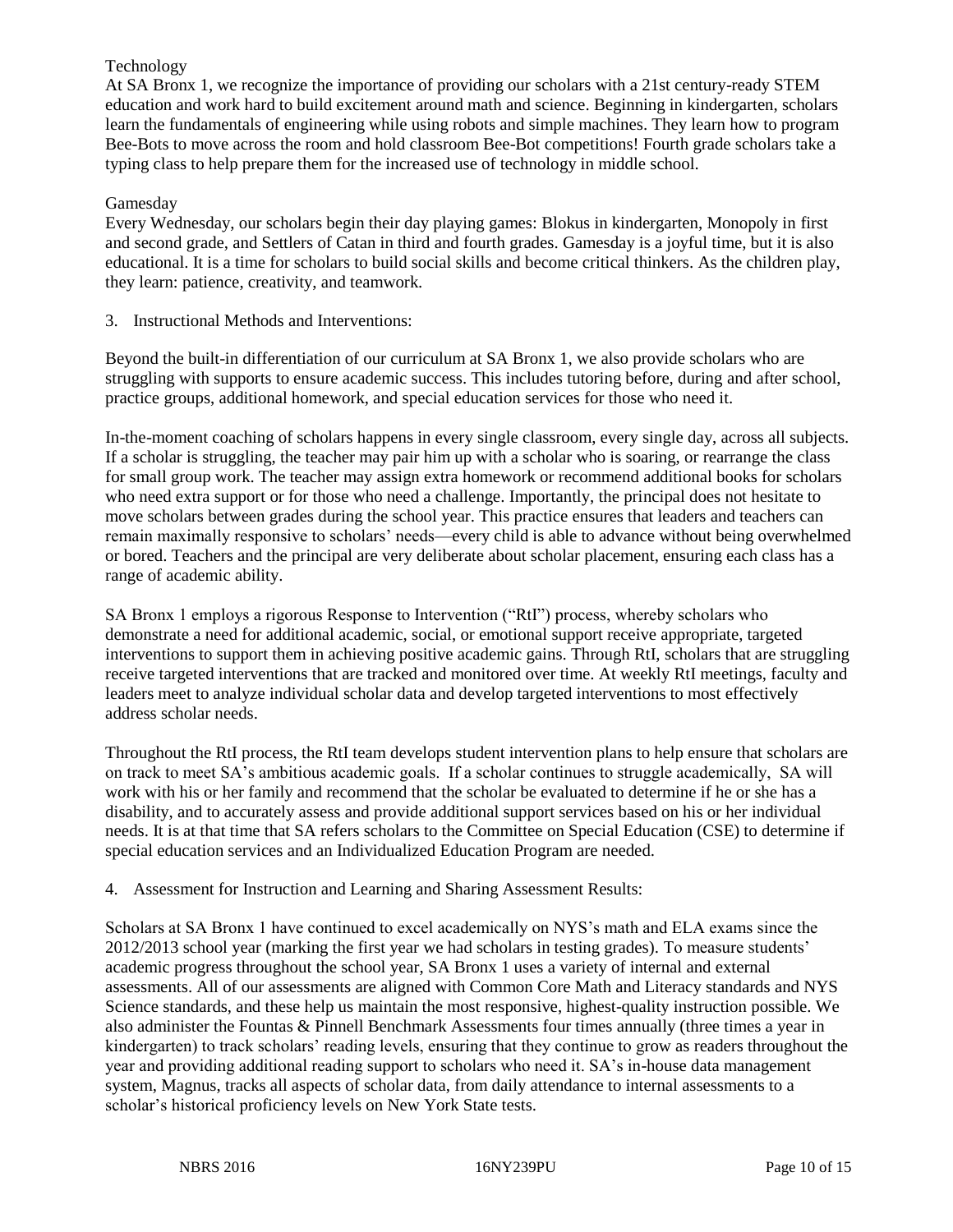It is through the careful study and analysis of scholar work, including assessments, that SA Bronx 1 teachers and the principal adjust instructional practice. Our curriculum is built in such a way that course adjustments can meet the needs of students. Benefitting from Success Academy's ten years of experience and centralized approach to professional development, SA Bronx 1 teachers are trained to preempt the pitfalls and shortcomings we have seen over the years and truly transform the quality of student learning. Our professional development strengthens our principal and teachers' capacity to know how to effectively react and alter instruction based on student need.

SA Bronx 1 has a deep commitment to serving children with disabilities. About 11% of our scholars have special needs, and SA devotes considerable resources to serving them including hiring special education teachers and therapists, and offering Integrated Co-Teaching in second and third grade. The subgroups with a 10 percentage point or greater achievement gap on the 2015 NYS exams compared to all students include: special education students (SPED) and English language learners (ELL) in ELA, and SPED students in math. We are proud to report that 100% of our ELL students achieved proficiency on the math exam. Further, SPED and ELL scholars at SA Bronx 1 outperformed all NYC and NYS students (including general education students) on the 2015 math and ELA exams. One hundred percent of our SPED scholars passed the 2015 NYS Science exam.

Our parent communication strategy is robust—our teachers and administrators spend significant time calling and meeting with parents to let them know when their child is doing well, and when their child needs additional support. After every assessment, we send parents a report with detailed information on their child's academic progress including a recap of past assessments and in which areas the scholar has improved and/or needs improvement. The report also provides a comparative analysis for the child's class and for other scholars in the same grade across the network. SA Bronx 1 sends home weekly ACTION newsletters, updating families on recent and upcoming school activities as well.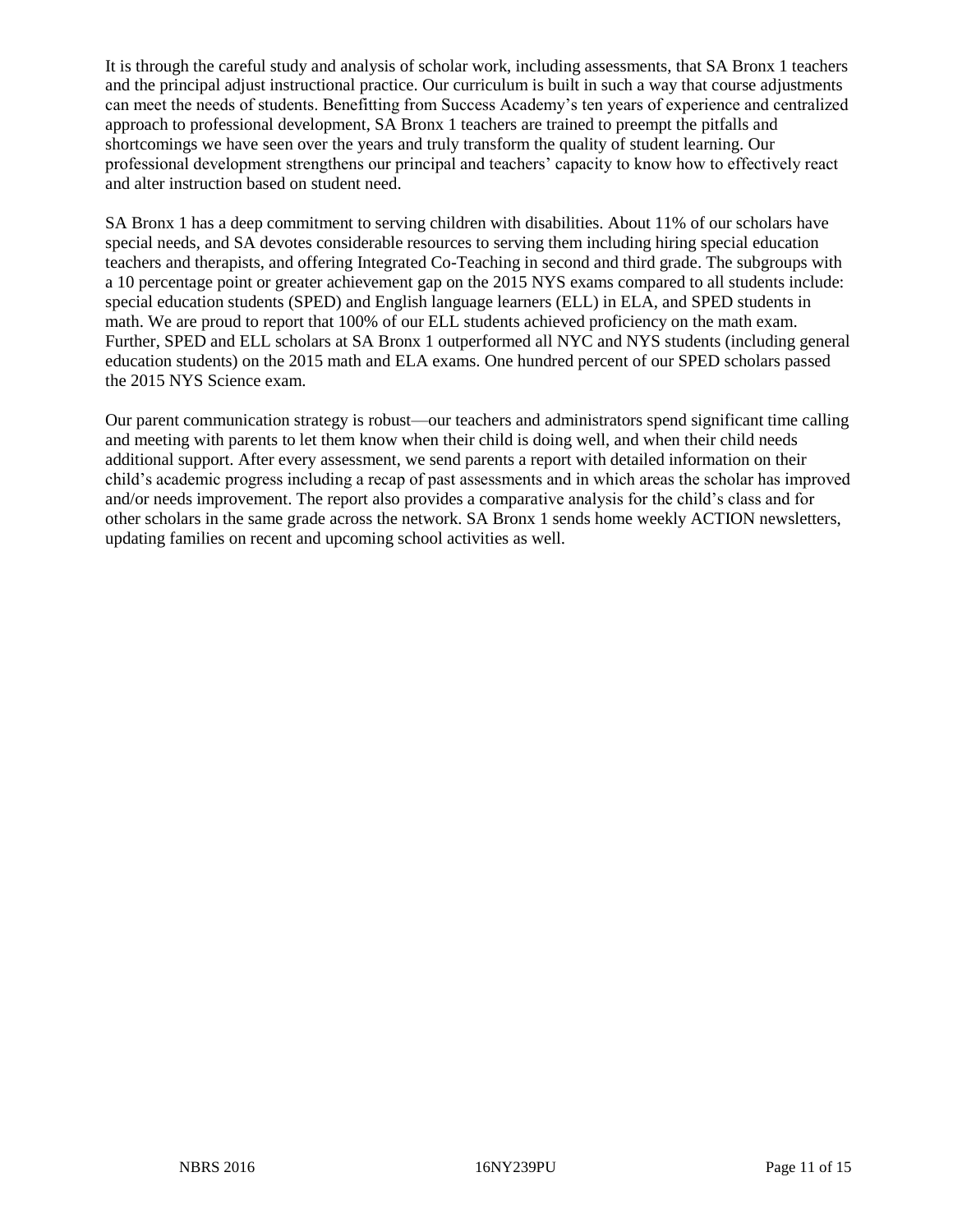# 1. School Climate/Culture:

Throughout SA Bronx 1, inspiring quotes fill classroom walls, hallways, and bulletin boards. All teachers, principals, staff, and scholars abide by the Success Academy credo of ACTION: Agency, Curiosity, Try & Try, Integrity, Others, No Shortcuts. Our teachers celebrate and reward scholars who demonstrate these values in variety of ways. There is a crown to wear for the day, a badge to proudly display on their uniform, and a special "shout-out" during morning meeting. Time-ins (scholars spending time with the principal doing an activity of their choosing, such as blocks or reading), "Principal For a Day" (scholars spend a day with the principal, carrying a special clipboard and attending meetings), relay races, and effort celebrations (e.g., a cooking activity such as making pancakes or waffles or extra fitness time) are other ways we engage and motivate scholars. We also have a "Zero Days Off Club," and scholars receive a special wristband for every month they have perfect attendance. When the entire school community is putting in its best effort, we celebrate with a whole-school dance party in the auditorium and special class cheers.

SA Bronx 1 and SA Bronx 1 Middle School (grades 5-6) are located in the same school building; therefore, there is ample opportunity to build community across the two schools. For example, the schools have joint independent reading blocks—elementary/middle school siblings in particular have greatly enjoyed the chance to connect over a favorite book! Reading is an important core value, and bringing different grade levels and schools together builds enjoyment and engagement around reading. The SA Bronx 1 elementary and middle schools also perform together in a concert band. More than 20 SA Bronx 1 fourth graders play in the 40-member band—the only concert band in the SA network!

Excellent teaching starts with our core values. Great teachers embody ETHOS by displaying high levels of Excellence, Teamwork, Humor, Ownership, and a profound commitment to our Scholars—understanding that while everything we do is about the adults, it is for the scholars. At SA Bronx 1, ensuring our teachers feel valued and supported is an integral part of mission. The principal works hard to ensure all teachers have an opportunity to shine—teachers that excel in certain aspects of classroom management or in a particular content area are invited to lead a professional development session. There is also focus on community building during staff meetings—teachers share their favorite scholar moments each week, whether it's about a scholar who put forth her best effort or just sharing something cute their class did.

2. Engaging Families and Community:

SA Bronx 1 knows it cannot be successful in educating scholars unless parents are active partners in delivering that education. Parental involvement begins in April right after the admissions lottery. Each accepted child and his/her family attends at least four different school events as part of an extensive summer enrollment process. Additionally, at the beginning of every school year, we conduct a school-wide meeting with parents about parent involvement and actively providing input to our school. SA Bronx 1 prioritizes communication and feedback from parents, from its 24-hour policy for returning e-mails and phone calls, to its open door policy for parents to visit their children's classrooms and speak with administrators and/or teachers.

Our school hosts approximately 24 parent events each year, including Meet Success Academy, Family Picnic, Halloween Parade, Math Bee, Spelling Bee, Multicultural Day, Black History Day, Ballroom Dance Performance, Slam the Exam Pep Rally, Family Appreciation Week Events, Teacher Appreciation Week Events, Art Show, Field Day, Success Stories, and Graduation. We also have grade specific meetings for parents. For instance, all fourth grade parents were recently invited to talk about their scholars' upcoming transition to middle school. We have several events that are particularly well-attended by our parents, such as a Thanksgiving Potluck—many even bring their extended family! We also hold a school-wide community circle on Wednesday mornings, which many parents attend, cheering along with their scholar's class or participating in school-wide effort celebrations. Parents also regularly accompany their scholar's class on field studies.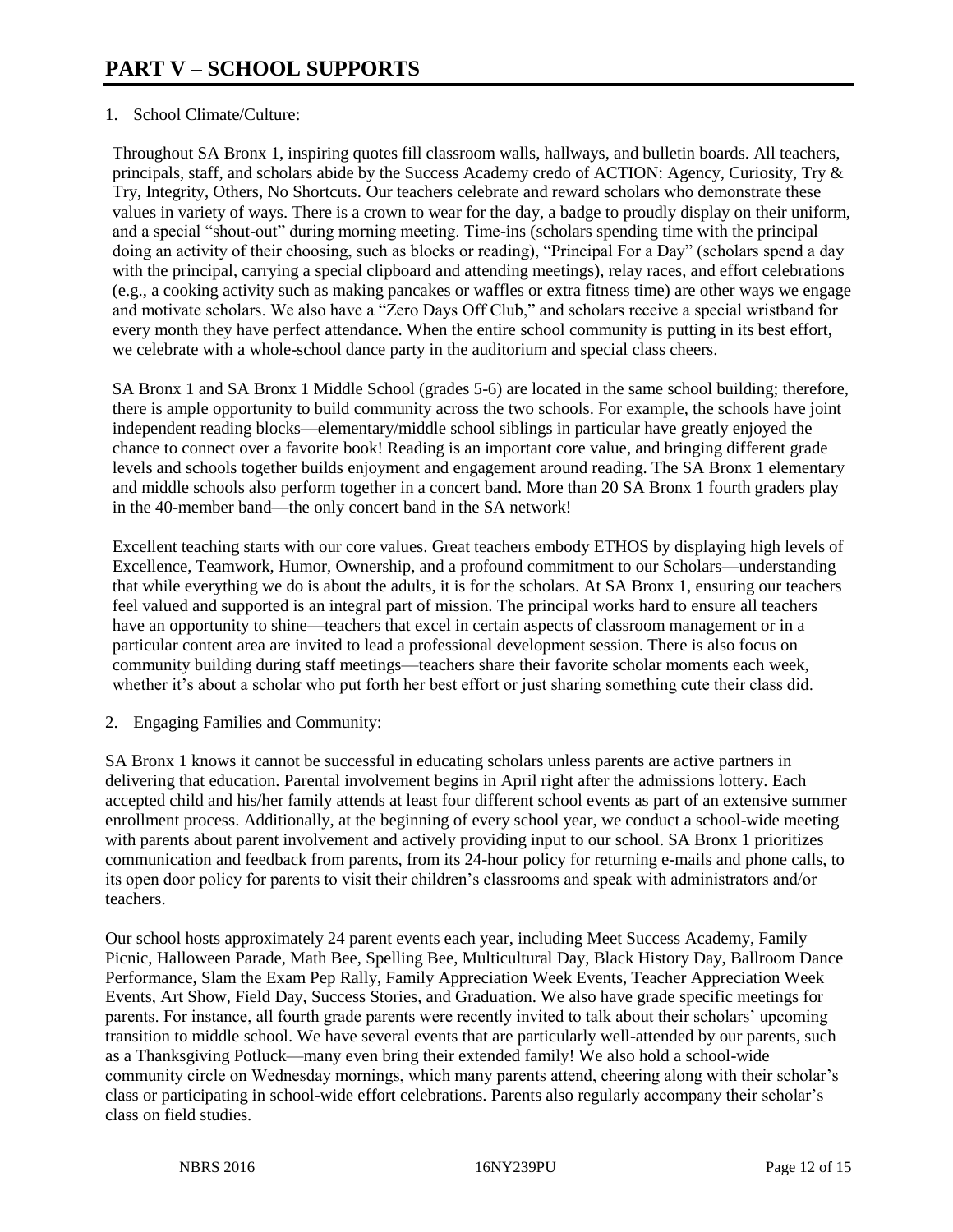Parents are also encouraged to join the Parent Council and Parent Council Executive Committee. These groups ensure open lines of communication through scheduled check-ins with the school operations team, and frequent meetings to solicit feedback and keep parents informed. To further reinforce education at home, parents are asked to complete reading logs with their children by reading a book with them at least six nights a week. For families with limited literacy or for whom English is not their first language, we provide audiobooks and offer suggestions of books in the family's native language that they can check out from the local public library.

SA partners with other organizations, such as Catholic Charities and the Marshall Chess Club, to provide non-academic and summer programming to our scholars. The Success Academy network works closely with schools and educational agencies across NYC and with Families for Excellent Schools, New York City Charter School Center, and the Northeast Charter Schools Network on broader charter school initiatives.

## 3. Professional Development:

At SA Bronx 1, we believe that a great education for children depends on adults performing at their very best. As such, we dedicate unprecedented time and attention—up to 13 weeks per year for every educator—to the professional development of our teachers. We train on content and curriculum, planning and classroom management, analyzing student work and data—and how to bring all of these elements together in a complex system that drives student learning and mastery.

We believe that teachers must have a deep conceptual understanding of the curriculum so that they can confidently guide their scholars in their learning. Teachers must understand the trajectory of content strands in their grade, and then how content evolves and grows through the years. Understanding what is taught in the grades preceding and following their grade allows teachers to truly grasp how their teaching fits into the evolution of learning among our scholars. Therefore we dedicate significant professional development time to studying content.

In training sessions, our teachers identify main ideas and practice Read Alouds using classroom books. They identify multiple strategies to solve number stories and brainstorm approaches that guide scholars to discover their own mathematical solutions. They develop pre-reading questions, anticipate responses from the least to most sophisticated approaches, do "turn-and-talks" with a colleague to solidify their thinking, practice sparking debate among colleagues, and learn how to strategically infuse complex vocabulary into lessons to build their scholars' capacity to effectively communicate.

From time to time, weekly professional development sessions are conducted by SA Bronx 1 teachers or grade-team leads rather than the principal. This is a great opportunity for teachers to showcase their own best practices to peers while building their leadership skills and presence. Teachbacks (a group of teachers taking turns teaching the same lesson to their peers) also enable teachers to gather immediate and useful feedback from their peers. SA Bronx 1 has a true open door policy which enables substantial cross-class and even cross-grade collaboration among teachers as well.

## 4. School Leadership:

To be effective and to achieve the best possible student outcomes, professional development at SA Bronx 1 starts with our school principal. She is responsible for the development of her faculty—practicing astute people management in the context of schooling, and implementing systems and routines to facilitate high levels of learning for every single scholar. Her role is to motivate and get the best performance from teachers, while ensuring that they feel valued and supported. To that end, she leads weekly professional development for her staff on Wednesday afternoons (scholars are dismissed at 12:30pm) and is an on-theground coach in the classroom on a daily basis.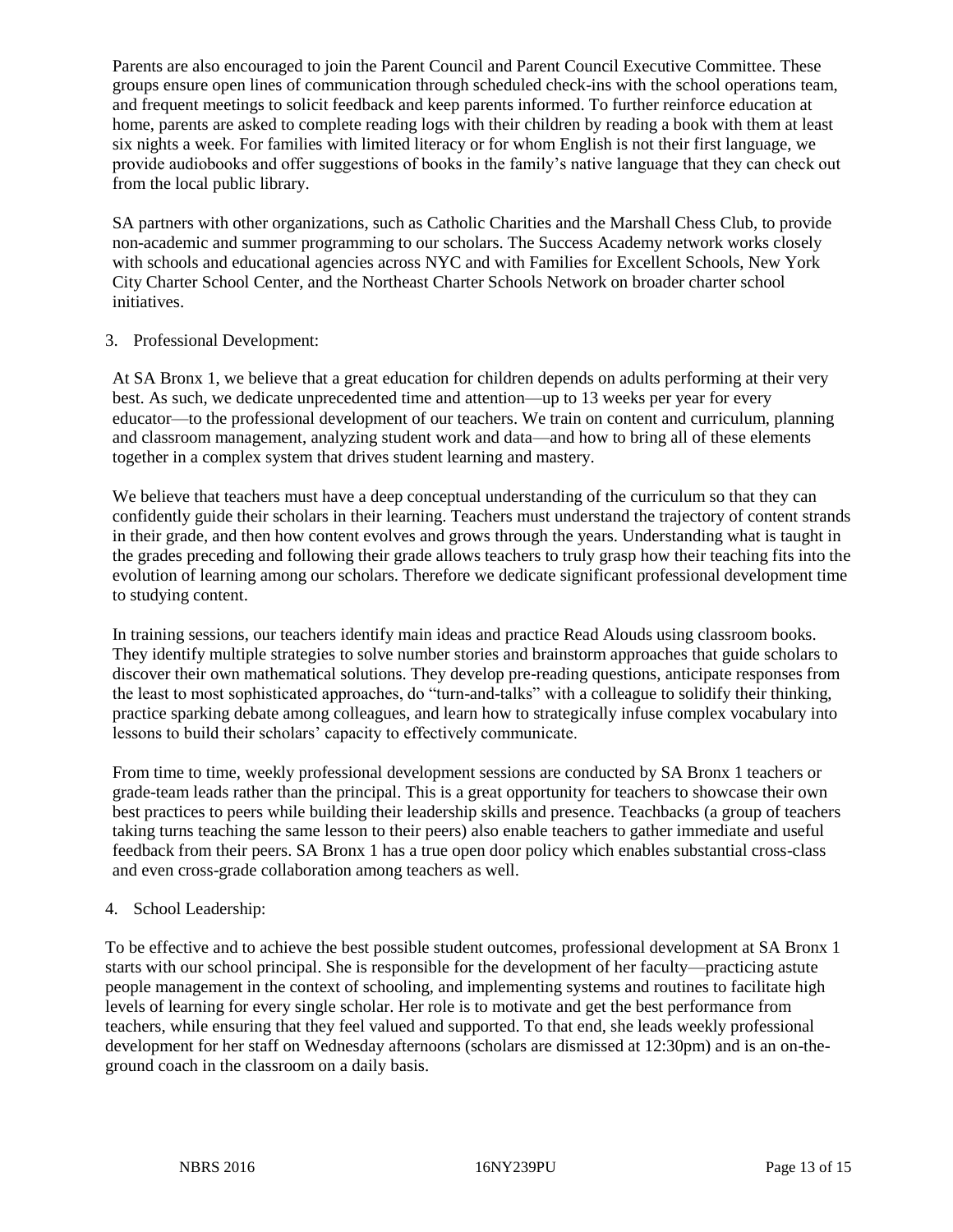In addition to being the chief academic officer of the school, she must be a masterful teacher and exemplar of ACTION values; she is the key to ensuring that teachers learn how to manage school culture and parent engagement. The principal at SA Bronx 1 works hard to set a positive tone and create a unified classroom community, which is essential for high levels of learning to occur. Recognizing that she cannot manage the school on his own, it is her investment in her team that truly sets her apart. We divide many of the traditional roles of the principal among other staff members so the principal can focus on instructional decisions and systems. We have a team of other administrators including a Leadership Resident (Assistant Principal), Dean, and Business Operations Manager to help manage other aspects of the traditional principal role.

The Leadership Resident assists the principal in delivering professional development sessions for teachers and is a constant presence in the classroom, coaching teachers and providing real-time feedback on their pedagogy and classroom management skills. The Dean supports specifically on school and scholar culture, coordinating additional supports for families when needed. The Business Operations Manager is responsible for logistics of all school-wide events and managing the school's budget. Centralized teams at the Success Academy network office include Human Resources, Talent Recruitment, Data, Technology, and many more. All of these centralized services empower the principal and her team to focus on raising the bar of academic rigor every day.